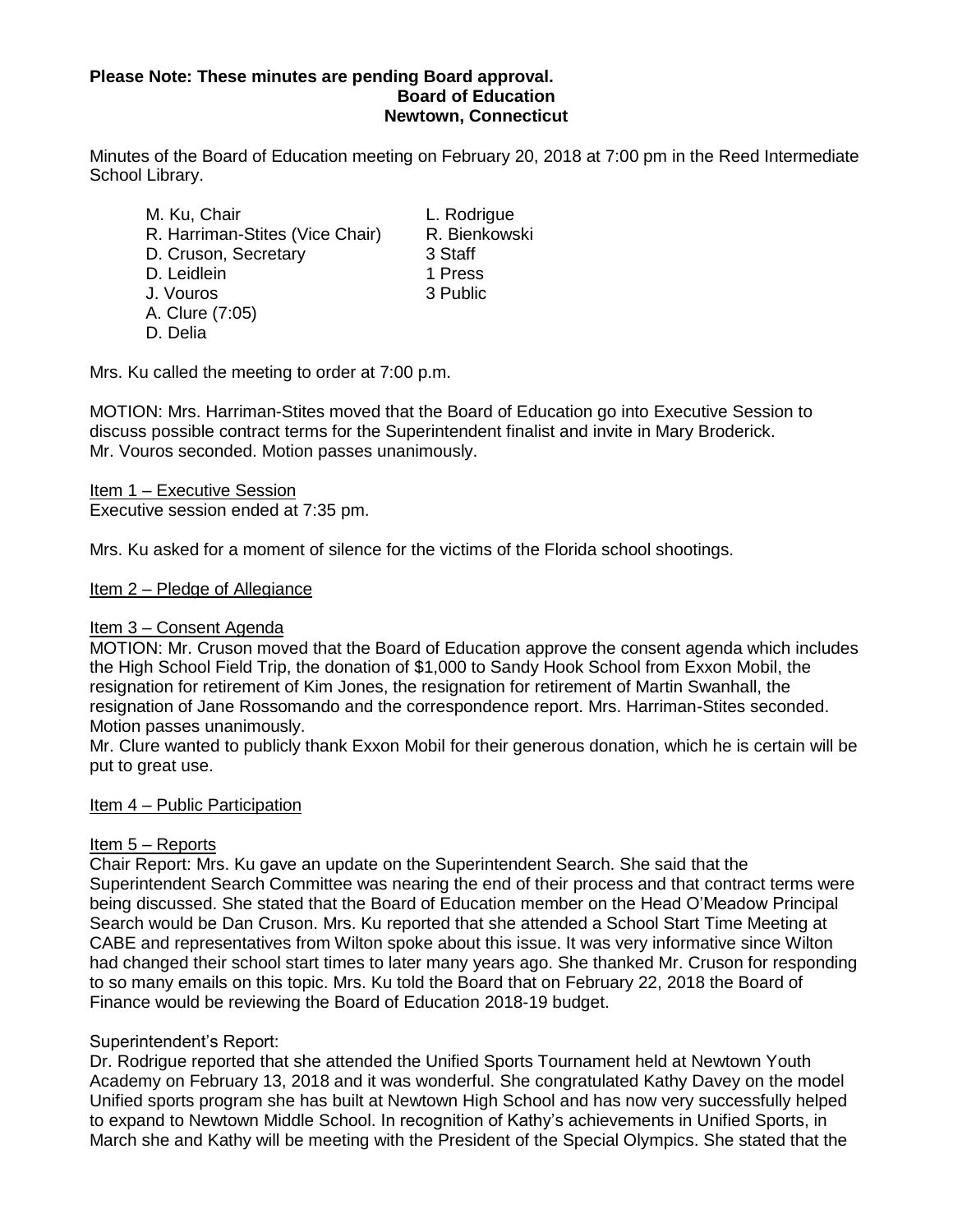Board would be hearing from Mr. Memoli later on in the meeting regarding a review of the Newtown Public Schools Athletic Program. Dr. Rodrigue told the Board members that she had reached out to the Parkland, Florida Superintendent and had sent them a wreath of friendship and condolences from Newtown Public Schools. There will be a vigil held on Friday, February 23, 2018 at 6:00 pm on the track at Blue and Gold Stadium. This wonderful event is sponsored by the Newtown High School Junior Action Alliance and their advisor, Mr. Saladin.

Mrs. Harriman-Stites thanked Dr. Rodrigue for working with the students on this vigil and also thanked the Newtown Public Schools administrators for their support as well. She feels it is very important for our students to have a voice in this.

#### Committee Report:

Curriculum & Instruction Committee – Mr. Vouros reported that at the C&I Committee meeting, Mrs. Hall and Mrs. Earle came to update them on the excellent progress that's occurring with Project Challenge. He said that they have now tapped into eight third graders who need their services. Mrs. Evans Davila is also very pleased with the progress and how well Mrs. Hall and Mrs. Earle are working together.

#### Student Representative Reports:

Rory Edwards: On Friday, February 16, 2018 the Newtown High School band, orchestra and chamber choir performed for Reed students and it was enjoyed by all. The annual Gay Straight Alliance day of silence will take place on Friday, April 27, 2018. This is a student-led event where students take a vow of silence to raise awareness about the effects of bullying and harassment of LGBT students. On February 14<sup>th</sup>, the NHS Greenery sold carnations and other bouquets. The Best Buddies club had their successful Valentine's Dance on February  $17<sup>th</sup>$ . Students can now sign up for an SAT boot camp that will be held on March 10 and 11, 2018. In-depth study materials will be provided at the end. Winter sports continue to finish up with swimming/diving and basketball teams holding senior nights and a Unified Sports Tournament held at NYA (supported by NHS Cheerleaders and Jay Edwards as master of ceremonies).

#### Financial Report:

MOTION: Mr. Cruson moved that the Board of Education approve the financial report for the month ending January 31, 2018. Mrs. Harriman-Stites seconded.

Mr. Bienkowski told the Board members that, overall, things are much improved in the budget since last month. He then went over the areas in the budget where the improvements had occurred. On the offsetting revenue schedule, the Expense Cost Grant is based on new estimates and the State will pay out at 73% (although this is subject to change) and payment will come in February and May. In salaries, we benefitted from a transfer of funds in from the Town for the Armed School Security Officers, and are doing well in homebound and tutoring salaries, as well as substitute teachers. In the Benefits area, a check was received for Workman's Compensation and in the Unemployment area, we got a credit for claims. Energy now looks like it will break even – in part due to solar energy at Reed and the natural gas price has not risen as much. Also there was a reinstatement of the Alternative energy credit for 2017. At 50 cents a gallon that will amount to approximately \$8,000. Mr. Clure told Mr. Bienkowski that he appreciated the update and that it was good to hear positive news.

Motion passes unanimously.

Item 6 – Old Business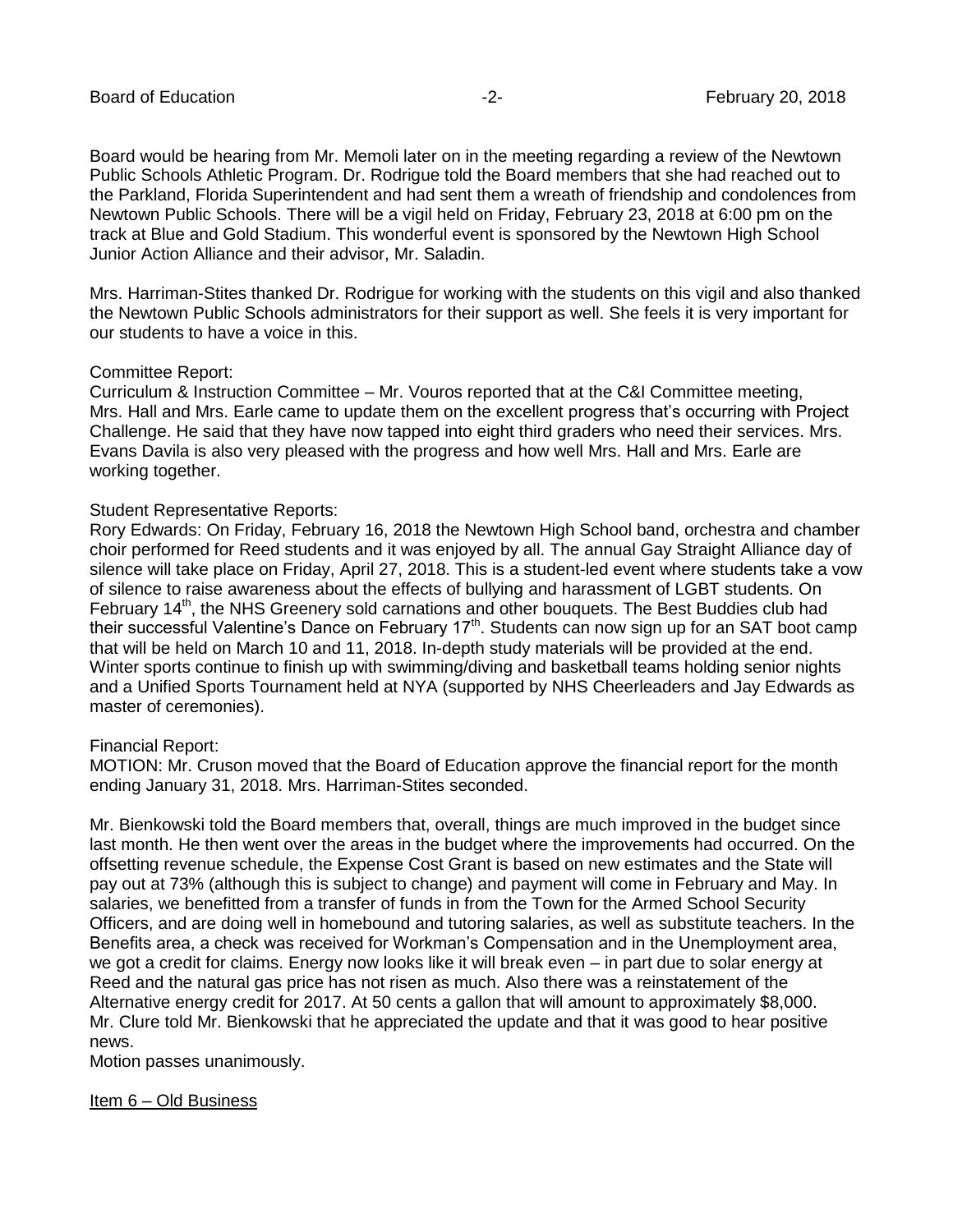## Item 7 – New Business

Minutes of February 6, 2018:

MOTION: Mr. Cruson moved that the Board of Education approve the minutes of February 6, 2018. Mr. Delia seconded. Vote: 6 ayes, 1 abstained (Mr. Vouros)

Minutes of February 13, 2018:

MOTION: Mr. Cruson moved that the Board of Education approve the minutes of February 13, 2018. Mrs. Harriman-Stites seconded. Vote: 6 ayes, 1 abstained (Mr. Clure)

Athletic Program Self Study – Dr. Rodrigue told the Board of Education members that she and Mr. Memoli have discussed this proposed study at length and are excited about the impact this will have on our resources, athletes, coaches and the community at large.

Mr. Memoli told the Board that there is obviously a lot of interest in this study and that he, Dr. Rodrigue and Mr. Roach will be working diligently on it. For now the self-study is in its infancy stages. They will work to put together a group to achieve a 3 year plan that will impact approximately 100 coaches and 1000 students. Their goal is to present to the Board of Education the best pay to participate structure for the 2019-20 school year.

Mr. Vouros thanked Mr. Memoli for taking on this important study.

Mr. Delia asked if a Board of Education member would be part of the Athletic Program Self Study group?

Mr. Memoli replied that there would not be a Board of Education member in the group but that there would be teachers, coaches, student athletes and parents.

Mr. Clure asked if the Board of Education could get periodic updates?

Mr. Memoli agreed to do so and Mrs. Ku asked if those updates could be quarterly. Mrs. Ku also requested that the group look very carefully at what they consider "equitable" to mean. Mr. Memoli told the Board members that he is excited to showcase our athletic program and, as regards looking carefully at what "equitable" means, he has looked at each dollar allocated and believes the majority of sports do receive equal funding.

Mr. Cruson stated that he's glad that the Athletic Program Self Study is beginning but is a bit disappointed that it's focused on Newtown High School. He wants to make certain that the Newtown Middle School receives consideration as well.

Dr. Rodrigue said that the Athletic Program Self Study will be looking at the whole athletic program so the Newtown Middle School will definitely be a part of it. However she also stated that the other extracurricular activities at Newtown Middle School are a separate study. Mr. Cruson agreed and thanked Dr. Rodrigue.

Action on Clarification of Intent Regarding Hawley School Roof Replacement MOTION: Mrs. Harriman-Stites moved that the Board of Education approve the following motion:

Let it be resolved that whereas this Board of Education at its meeting of April 18, 2017 unanimously acted on a three part resolution for a school construction grant application for the roof replacement project at Hawley Elementary School, which was forwarded for further action to the Legislative Council which was also unanimously affirmed at their meeting of May 17, 2017, let it be further resolved that the intent of the wording "that the Board of Education be assigned the responsibility for this project", was that said Board was to act as the Building Committee for the Hawley School Roof Replacement Project, because its scope and duration was far less than what the standing Town Building Committee would oversee.

Mr. Cruson seconded.